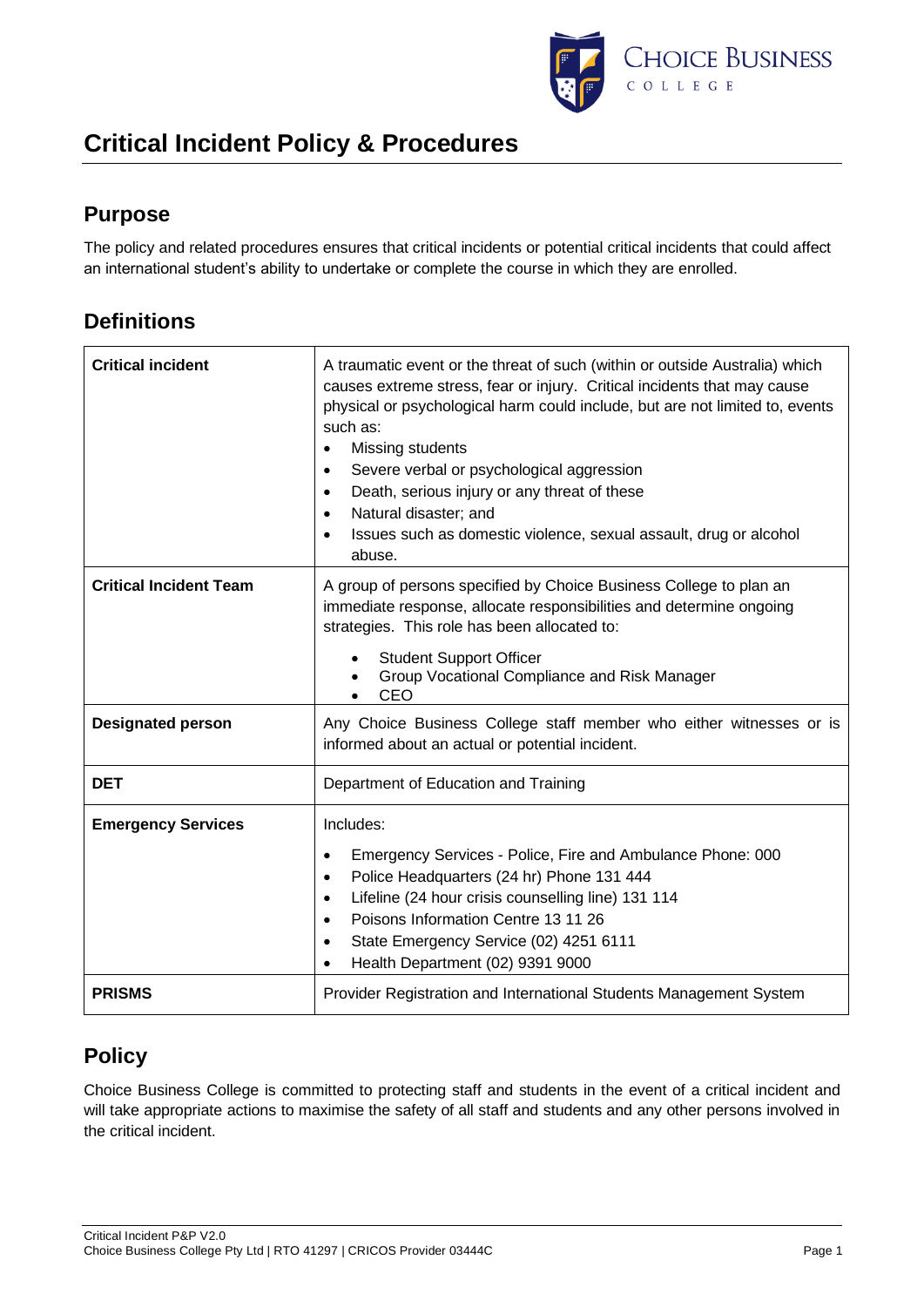

Choice Business College ensures that as far as possible risk reduction measures are in place to reduce the likelihood of a critical incident. This is specified in the Choice Business College Health and Safety Policy and Procedure.

The designated person and/or Critical Incident Team will manage critical incidents. The designated person should immediately inform the most senior member of staff available of the incident. In the meantime, however, the designated person may need to assume temporary control of a critical incident site.

All staff will receive induction into their role which will include information about health and safety, as well as critical incidents. Training and updates to information will be provided to staff on a regular basis.

Students will receive information about health and safety, including critical incidents, in the Handbook for International Students, as well during their orientation. Updates to information will be provided to students as required.

Choice Business College will ensure that appropriate post-incident support is provided as required. Choice Business College response to critical incidents will always be evaluated and improvements identified and implemented as required.

### **Procedures**

#### **1. Respond to incident**

| <b>Procedure</b> |                                                                                                                                                         | <b>Responsibility</b>         |
|------------------|---------------------------------------------------------------------------------------------------------------------------------------------------------|-------------------------------|
|                  | A. Immediate response (within 24 hours)                                                                                                                 | <b>Critical Incident Team</b> |
|                  | Assess situation and consider any risks to own safety before taking any<br>action.                                                                      |                               |
| $\bullet$        | Alert the most senior staff member available where a critical incident is<br>occurring or is likely to occur.                                           |                               |
| $\bullet$        | Take over temporary control of incident (where there is no threat to that<br>person's safety).                                                          |                               |
|                  | Contact emergency services ensuring that all details known about the incident<br>are provided.                                                          |                               |
|                  | Action evacuation procedures if required and provide first aid or medical<br>assistance as needed.                                                      |                               |
| $\bullet$        | Develop and implement a Critical Incident Action Plan for responding<br>appropriately in a timely manner.                                               |                               |
| ٠                | Liaise with any other parties involved as required (e.g. police, doctors, hospital<br>staff, embassies or consulates and other relevant professionals). |                               |
| ٠                | Contact and inform parents and family members of those involved in incident.                                                                            |                               |
| $\bullet$        | Provide an officially agreed response to the media and ensure other staff<br>involved are aware of the appropriate response to the media.               |                               |
| ٠                | Keep appropriate and adequate records.                                                                                                                  |                               |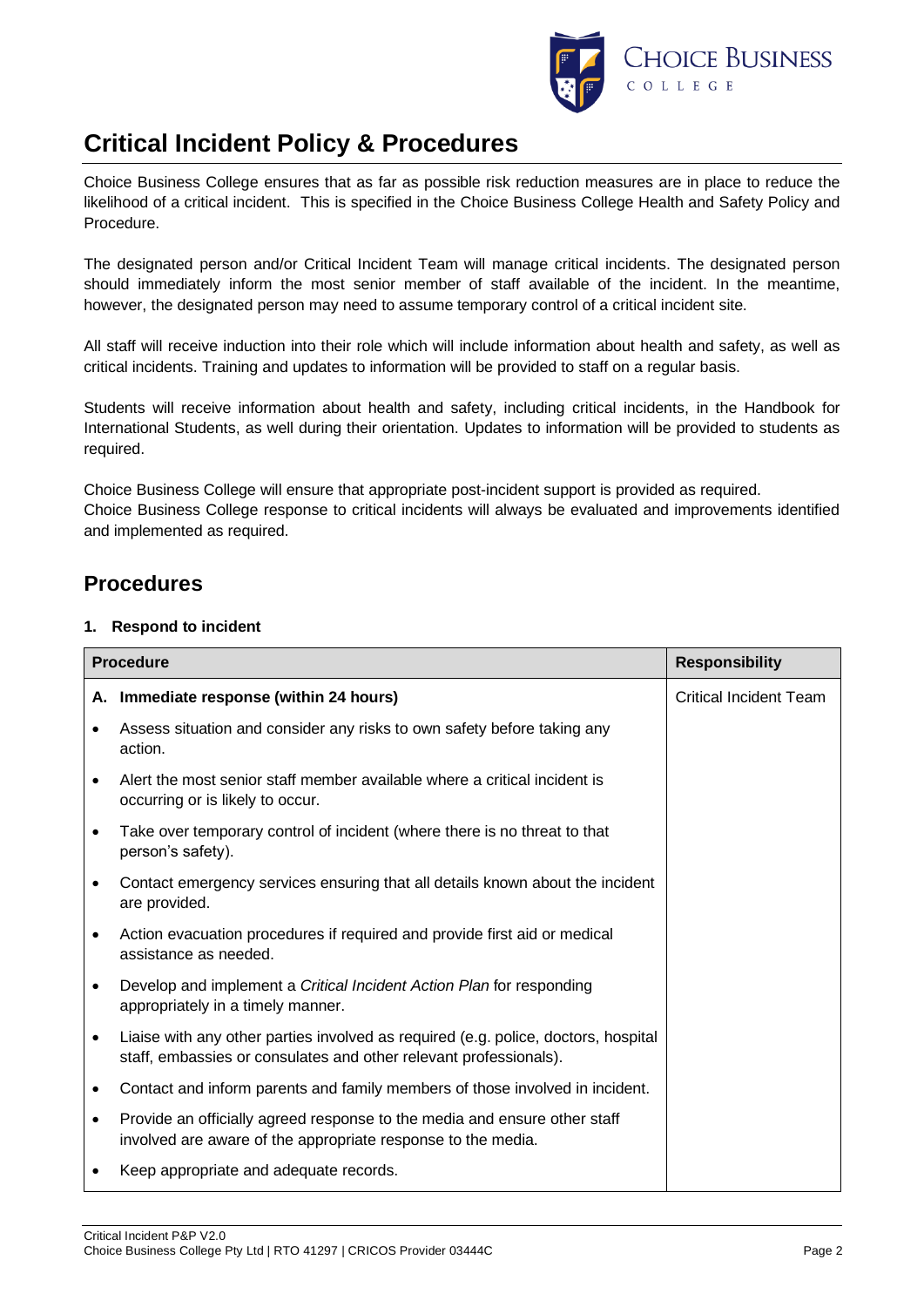

|           | <b>Procedure</b><br><b>Responsibility</b>                                                                                                                                                                                                                                   |                               |  |
|-----------|-----------------------------------------------------------------------------------------------------------------------------------------------------------------------------------------------------------------------------------------------------------------------------|-------------------------------|--|
|           | B. Secondary response (48 - 72 hours)                                                                                                                                                                                                                                       | <b>Critical Incident Team</b> |  |
|           | Coordinate support, including counselling for those directly or indirectly<br>involved                                                                                                                                                                                      |                               |  |
| $\bullet$ | Review legal issues, including advising family of process/access to assistance<br>as required                                                                                                                                                                               |                               |  |
| $\bullet$ | Provide staff and students with factual information about the critical incident<br>including organising a debriefing for all students and staff closely involved with<br>the incident.                                                                                      |                               |  |
| ٠         | Restore Choice Business College to regular routine, program delivery, and<br>community life as soon as possible.                                                                                                                                                            |                               |  |
| C.        | Ongoing follow up response                                                                                                                                                                                                                                                  | <b>Critical Incident Team</b> |  |
| $\bullet$ | Identify any other persons who have been affected by the critical incident and<br>provide access to support services as required.                                                                                                                                           |                               |  |
| $\bullet$ | Debrief staff and students on an ongoing basis as required.                                                                                                                                                                                                                 |                               |  |
| $\bullet$ | Where the incident results in a student's suspension or cancellation of studies,<br>notify DET via PRISMS.                                                                                                                                                                  |                               |  |
| $\bullet$ | Provide appropriate support in the event of a serious injury or death such as<br>hiring interpreters, making arrangements for hospital/funeral/memorial<br>service/repatriation, obtaining a death certificate, assisting with issues such as<br>insurance and visa issues. |                               |  |
| $\bullet$ | Monitor the progress of all those affected by the critical incident especially<br>staff and students for signs of delayed stress and the onset of post-traumatic<br>stress disorder.                                                                                        |                               |  |
|           | Manage long term consequences such as insurance, inquests and legal<br>proceedings.                                                                                                                                                                                         |                               |  |
| D.        | <b>Complete critical incident report</b>                                                                                                                                                                                                                                    | <b>Critical Incident Team</b> |  |
|           | On finalisation of the critical incident, prepare a Critical Incident Report                                                                                                                                                                                                |                               |  |
| ٠         | Provide a copy of the critical incident report to the CEO                                                                                                                                                                                                                   |                               |  |
|           | File copy of Critical Incident Report                                                                                                                                                                                                                                       |                               |  |

#### **2. Evaluate critical incident response**

| <b>Procedure</b> |                                                                                                                                           | <b>Responsibility</b>         |
|------------------|-------------------------------------------------------------------------------------------------------------------------------------------|-------------------------------|
|                  | A. Evaluation of response                                                                                                                 | <b>Critical Incident Team</b> |
|                  | As soon as possible after the critical incident meet to review the<br>implementation of procedures and the effectiveness of the response. | CEO                           |
|                  | Document any changes required to procedures based on the review.                                                                          |                               |